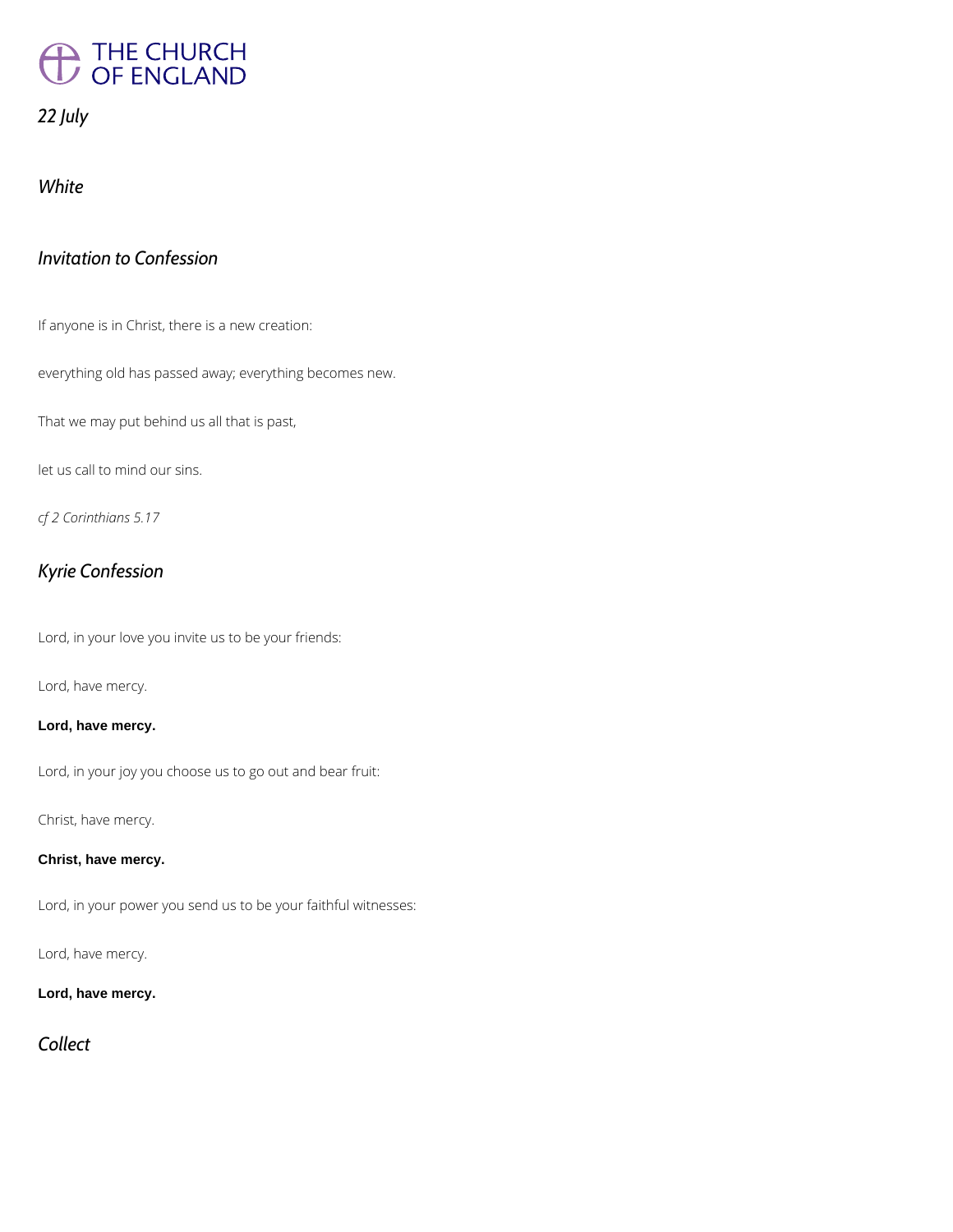### Almighty God,

whose Son restored Mary Magdalene to health of mind and body

and called her to be a witness to his resurrection:

forgive our sins and heal us by your grace,

that we may serve you in the power of his risen life;

who is alive and reigns with you,

in the unity of the Holy Spirit,

one God, now and for ever.

## *Lectionary*

#### **Principal Service**

Song of Solomon 3.1-4

Psalm 42.1-10

2 Corinthians 5.14-17

John 20.1-2,11-18

#### **Second Service**

Zephaniah 3.14- end

Mark 15.40 â 10 16.7

#### **Evening Psalm**

Psalm 63

#### **Third Service**

1 Samuel 16.14-end

Luke 8.1-3

**Morning Psalms**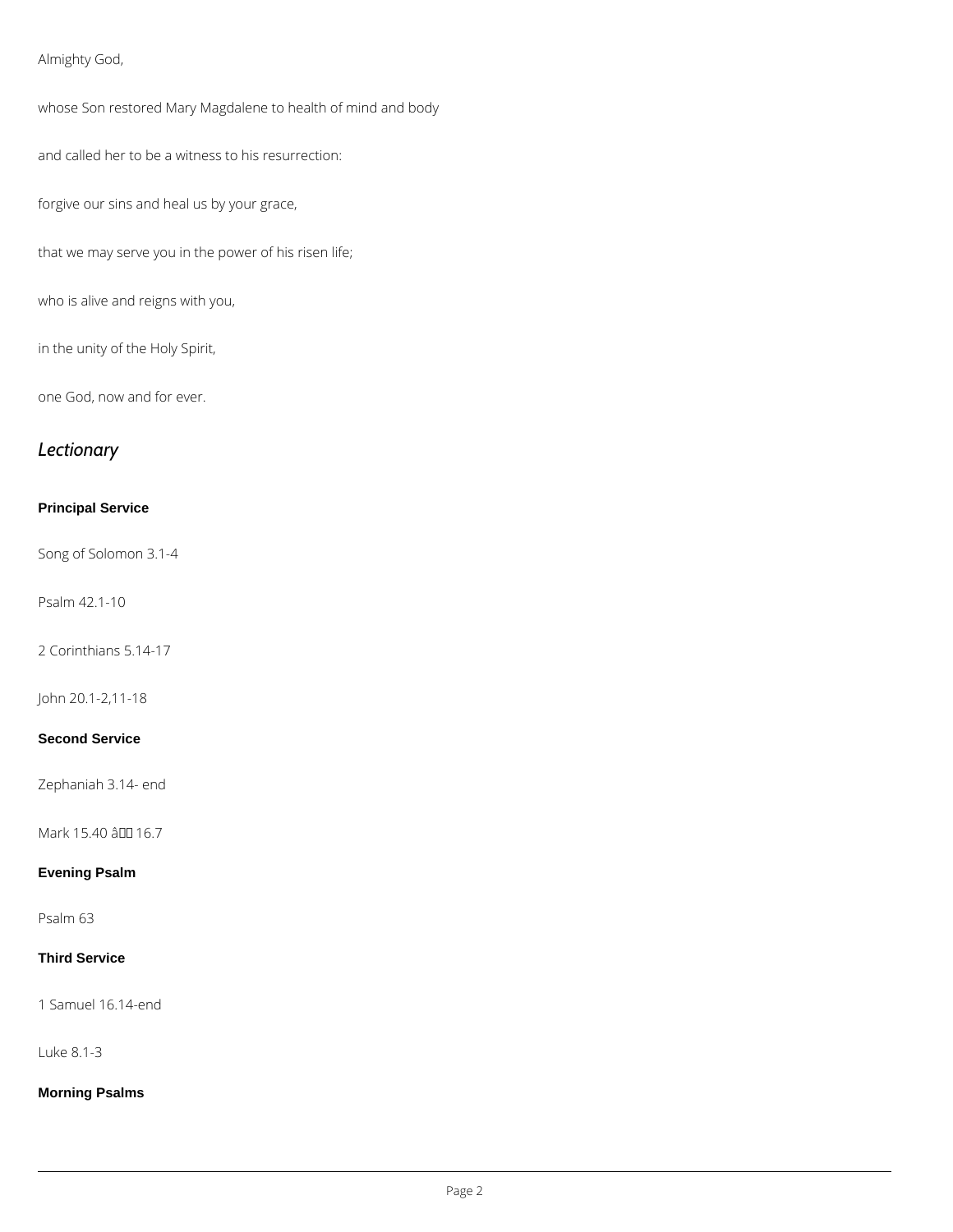Psalms 30, 32, 150

## *Gospel Acclamation*

Alleluia, alleluia.

Mary Magdalene announced to the disciples,

â00 have seen the Lord. a00

**Alleluia.**

## *Intercession*

With Mary Magdalene and all holy women,

let us praise our God and call upon him in prayer.

Father, your Son said of the woman who was a sinner,

âDDHer many sins are forgiven because she has loved much.âDD

Forgive the sins of all who love you

and strengthen your Church to show forth your love in todayâlls world.

Lord, hear us.

#### **Lord, graciously hear us.**

Many women ministered to the needs of your Son on his saving journeys.

Open our eyes to see you in those in need or sickness

and hear our prayer for  $a \Box$  and all those we hold before you.

Lord, hear us.

#### **Lord, graciously hear us.**

Mary Magdalene was the first to greet your risen Son

and carried the news of his triumph over death to the disciples.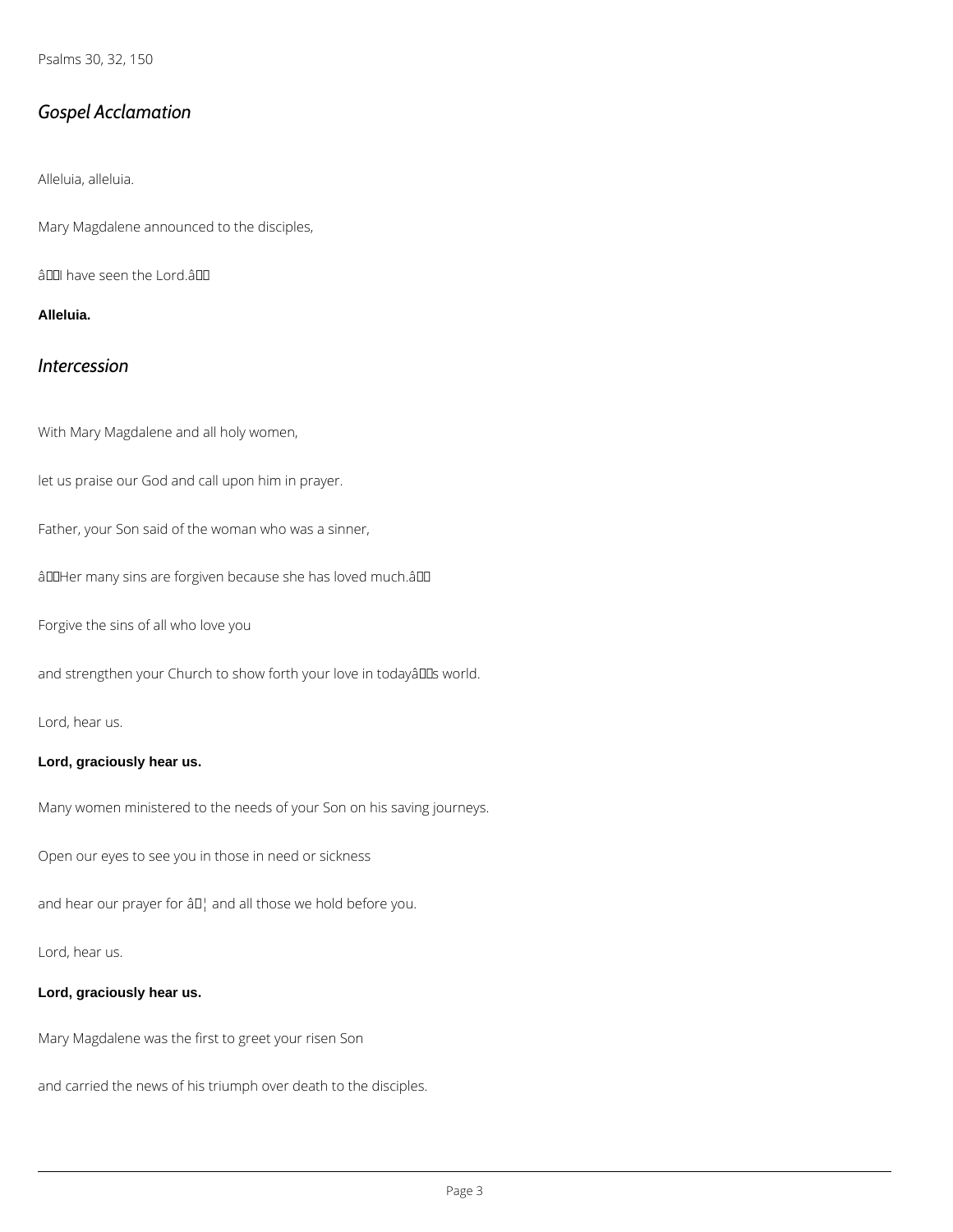Strengthen us to be faithful witnesses to the gospel in the world

and grant your grace to all who preach and teach the faith.

Lord, hear us.

#### **Lord, graciously hear us.**

Your Son called those who do your will his brother and sister and mother.

Teach us to live as members of one family, united in faith and love.

Lord, hear us.

#### **Lord, graciously hear us.**

Joining in fellowship with Mary Magdalene and all your saints,

we thank you for âD<sup>1</sup> recently departed,

and all those who have gone before us in the faith.

Grant that with them we may see your Son face to face

in everlasting glory.

Merciful Father,

**accept these prayers**

**for the sake of your Son,**

**our Saviour Jesus Christ.**

**Amen.**

*Introduction to the Peace*

God is love

and those who live in love live in God

and God lives in them.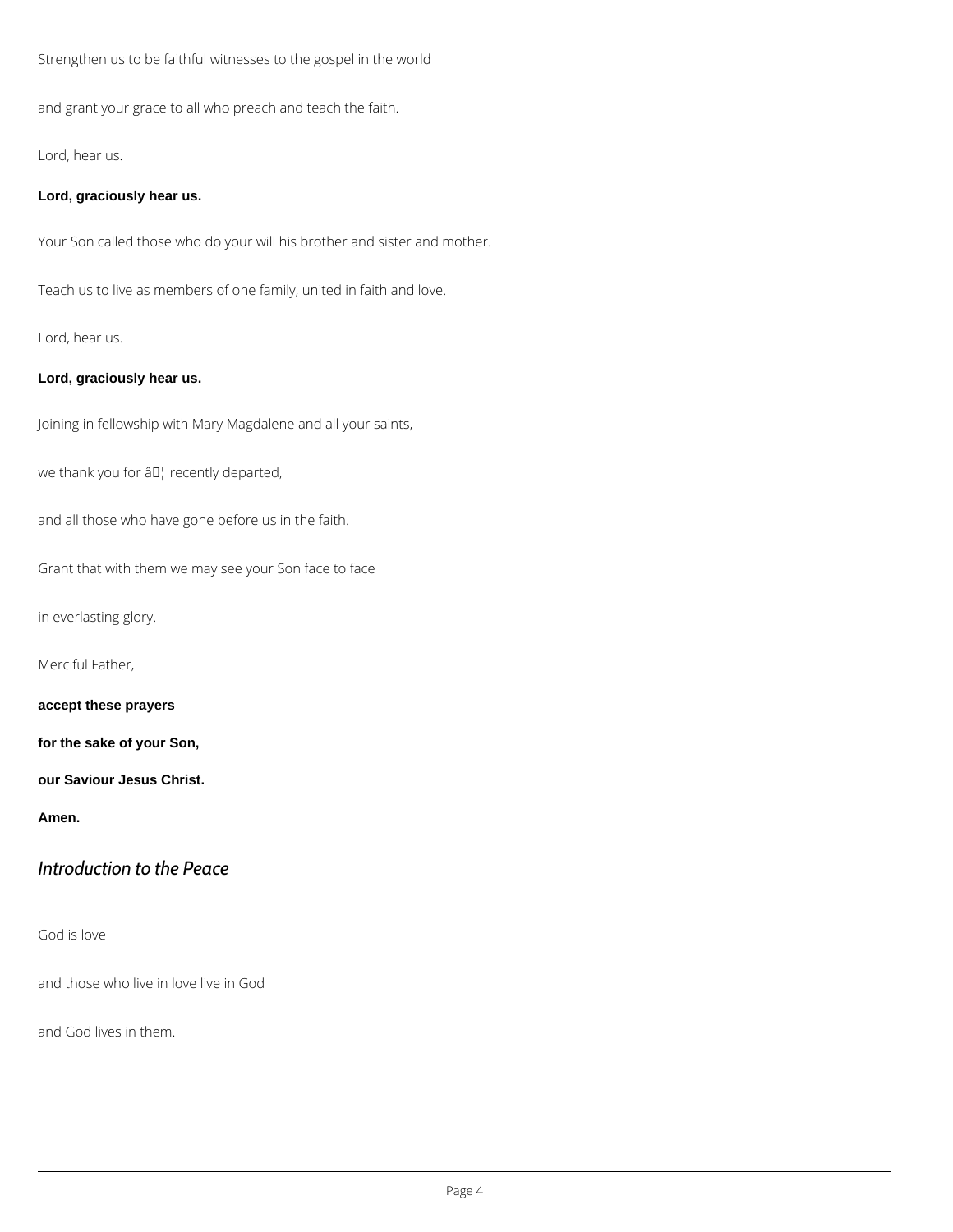## *Prayer at the Preparation of the Table*

God of life and health,

in your Son Jesus Christ

we find the forgiveness of all that is past;

grant that in this eucharist today

we may find the healing of all our sins.

This we ask through Jesus Christ our Lord.

*(or)*

Lord Jesus Christ,

grant that by the mystery of your body and blood

we may watch at your cross,

weep at your tomb

and witness to your resurrection;

for you are alive and reign,

now and for ever.

## *Preface*

And now we give you thanks that Mary Magdalene,

was first to announce to his apostles

that he had risen from the dead.

*Extended Preface*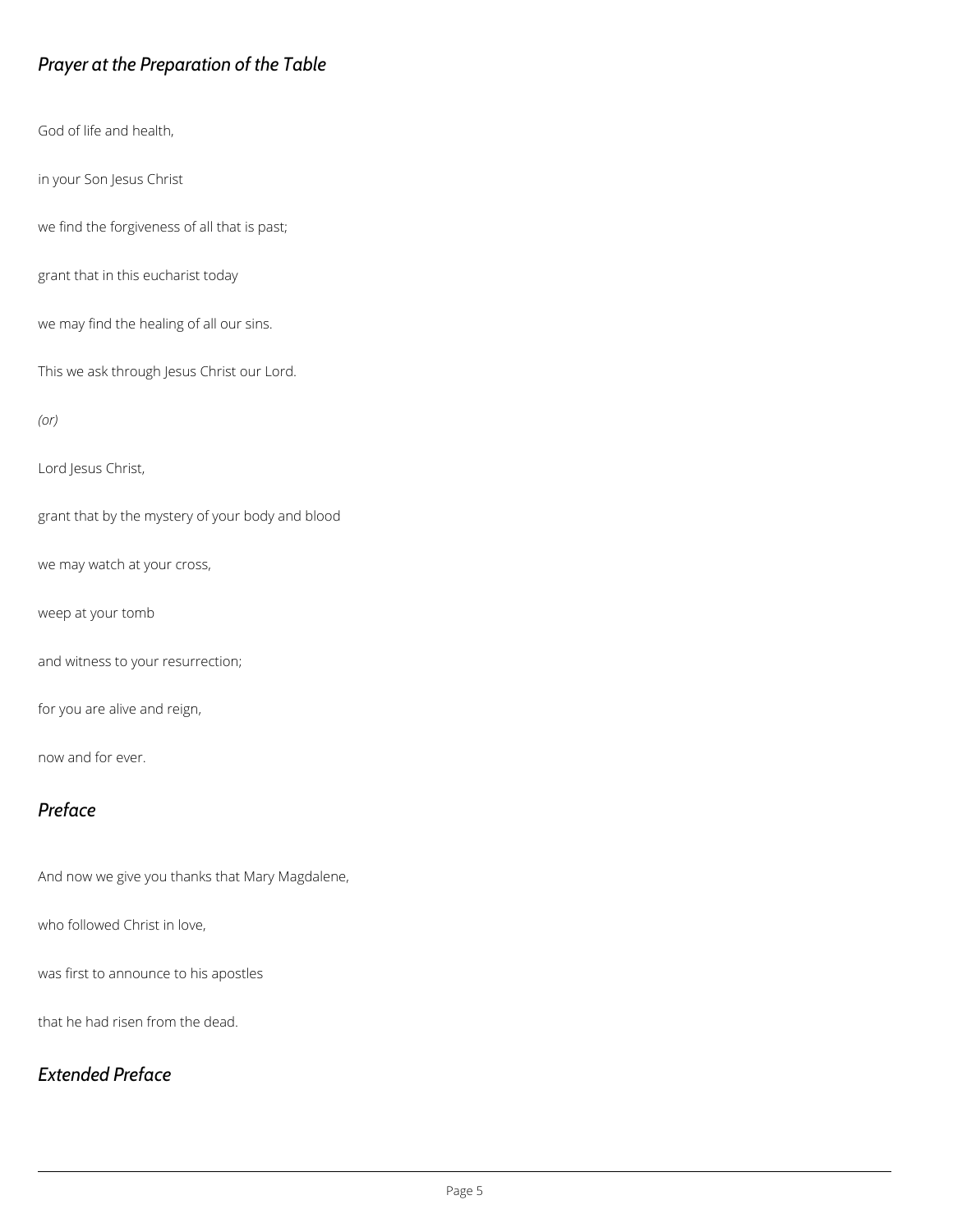It is indeed right and good,

our duty and our salvation,

to praise you, the all-powerful Father, in every season,

and on this holy day to celebrate the glory of your saints.

In Mary Magdalene you kindled a fire of love for Christ,

whose word had set her free.

You gave her the courage of love

to follow him even to the cross.

Seeking her teacher after his death,

so great was her longing

that you made her the first to behold him

risen from the dead,

and the first to announce to the apostles

his new and glorious risen life.

Her words still ring throughout your Church,

to strengthen faith and encourage hope

in those who gather faithfully for prayer.

And so with her, and all the citizens of heaven,

we join our voices to acclaim your glory

in this their joyful hymn of praise:

*Post Communion*

God of life and love,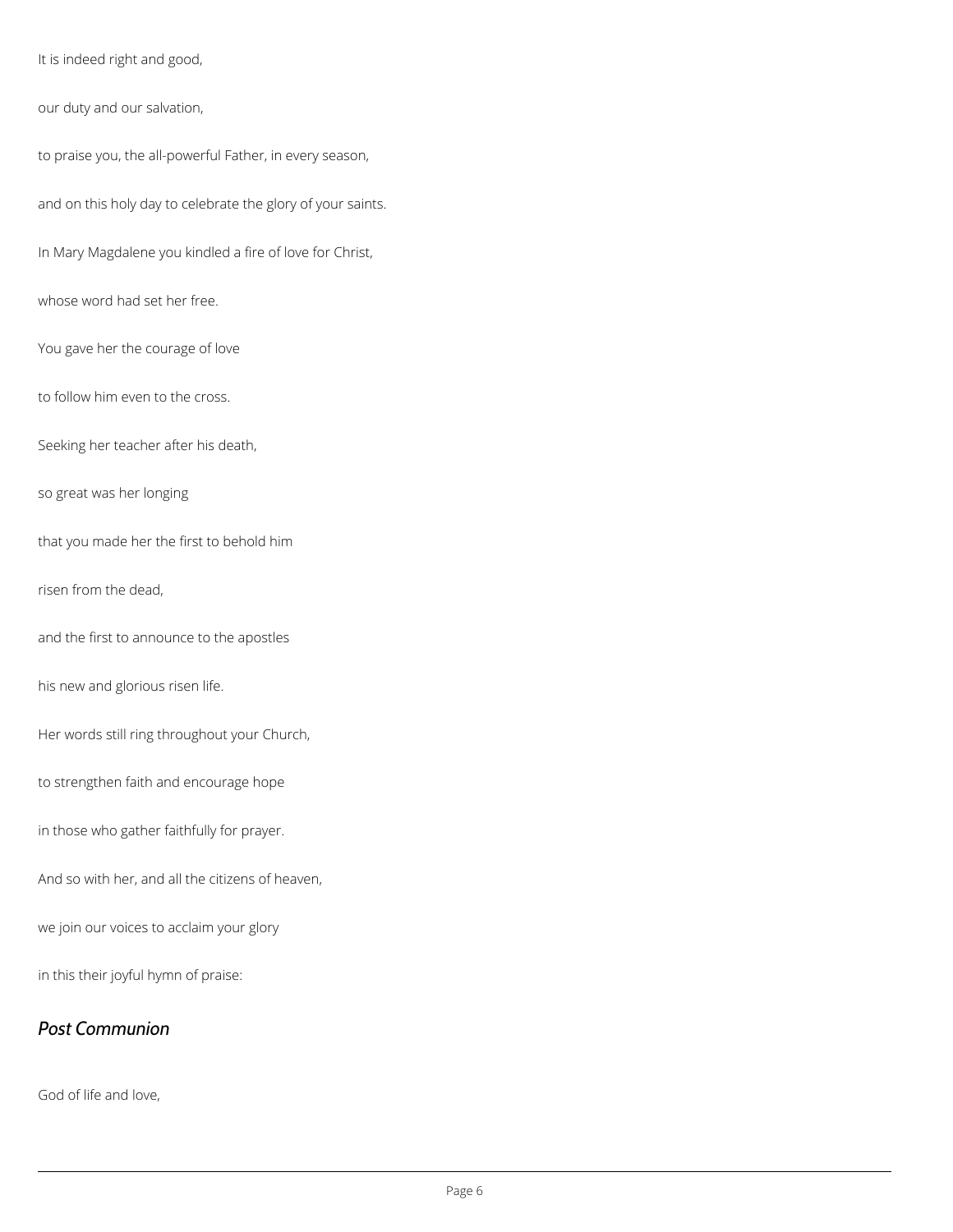whose risen Son called Mary Magdalene by name

and sent her to tell of his resurrection to his apostles:

in your mercy, help us,

who have been united with him in this eucharist,

to proclaim the good news that he is alive and reigns, now and for ever.

## *Blessing*

May Christ, who makes saints of sinners,

who has transformed those we remember today,

raise and strengthen you that you may transform the world;

and the blessing of God almighty,

the Father, the Son, and the Holy Spirit,

be among you and remain with you always.

## *Acclamation*

Mary, do not cling to me,

**for I have not yet ascended to the Father.**

Go to my brothers and say to them,

#### $â€$  am ascending to my Father and your Father,

to my God and your God.a<sup>€™</sup>

Mary went and said to the disciples,

†Thave seen the Lord. a E<sup>™</sup> Alleluia.

*Short Passages of Scripture*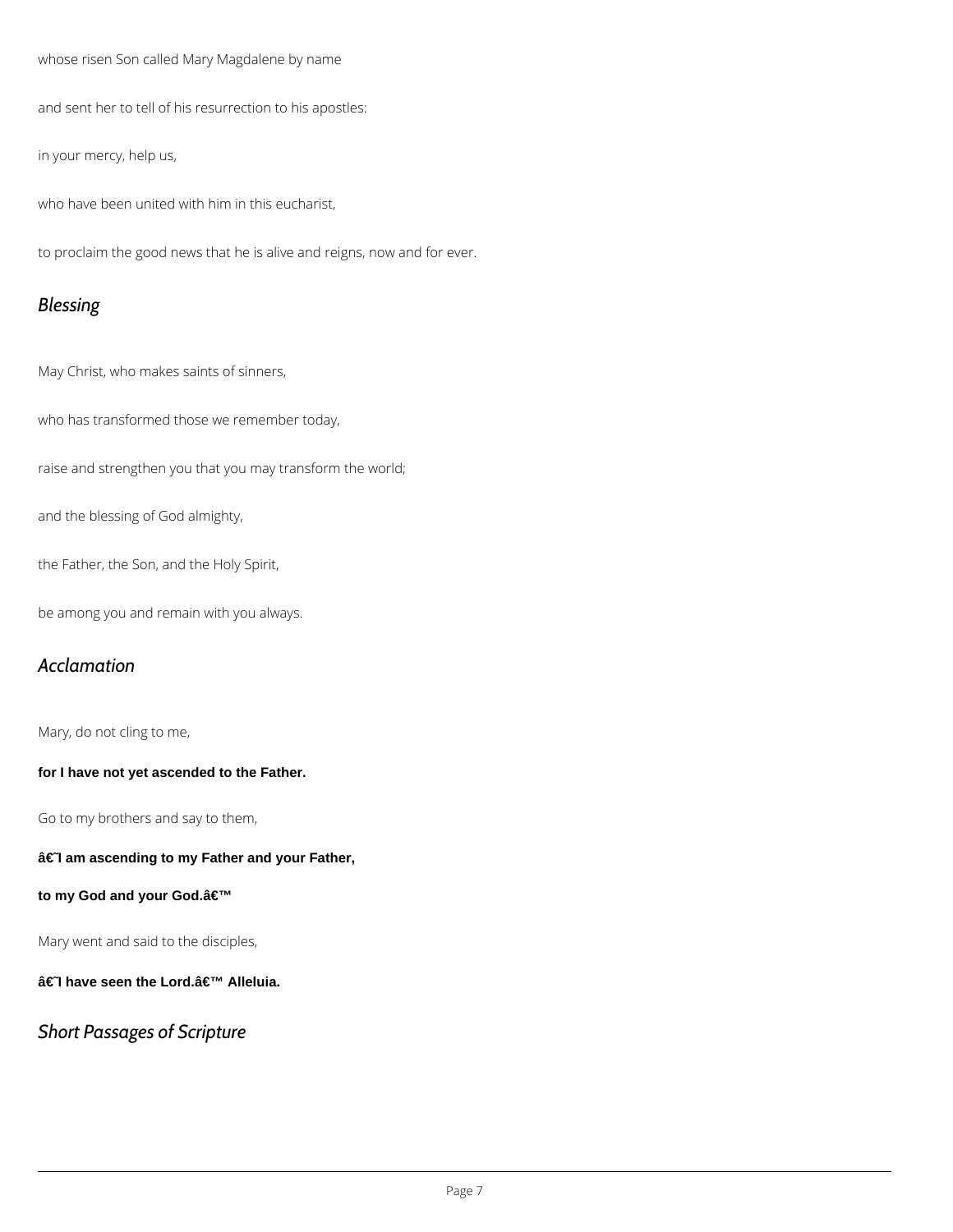```
Go quickly and tell his disciples:
Jesus has been raised from the dead.
Matthew 28.7
Jesus said to Mary Magdalene,
\hat{a} \in \tilde{a} Go to my brothers and say to them:
I am ascending to my Father and your Father,
to my God and your God. '
John 20.17
Those who live, live no longer for themselves,
but for him who died and was raised for them.
2 Corinthians 5.15
Â
Common Worship: Festivals, material from which is included here,
is copyright \hat{\mathbb{A}} @Archbishops' 2000 &Bn and publish held roby House Publishing
```
Copy to clipboard

## Related Resources

Texts and Resources for Holy Communion

#### Festivals and Times and Seasons

Image not found or type unknown